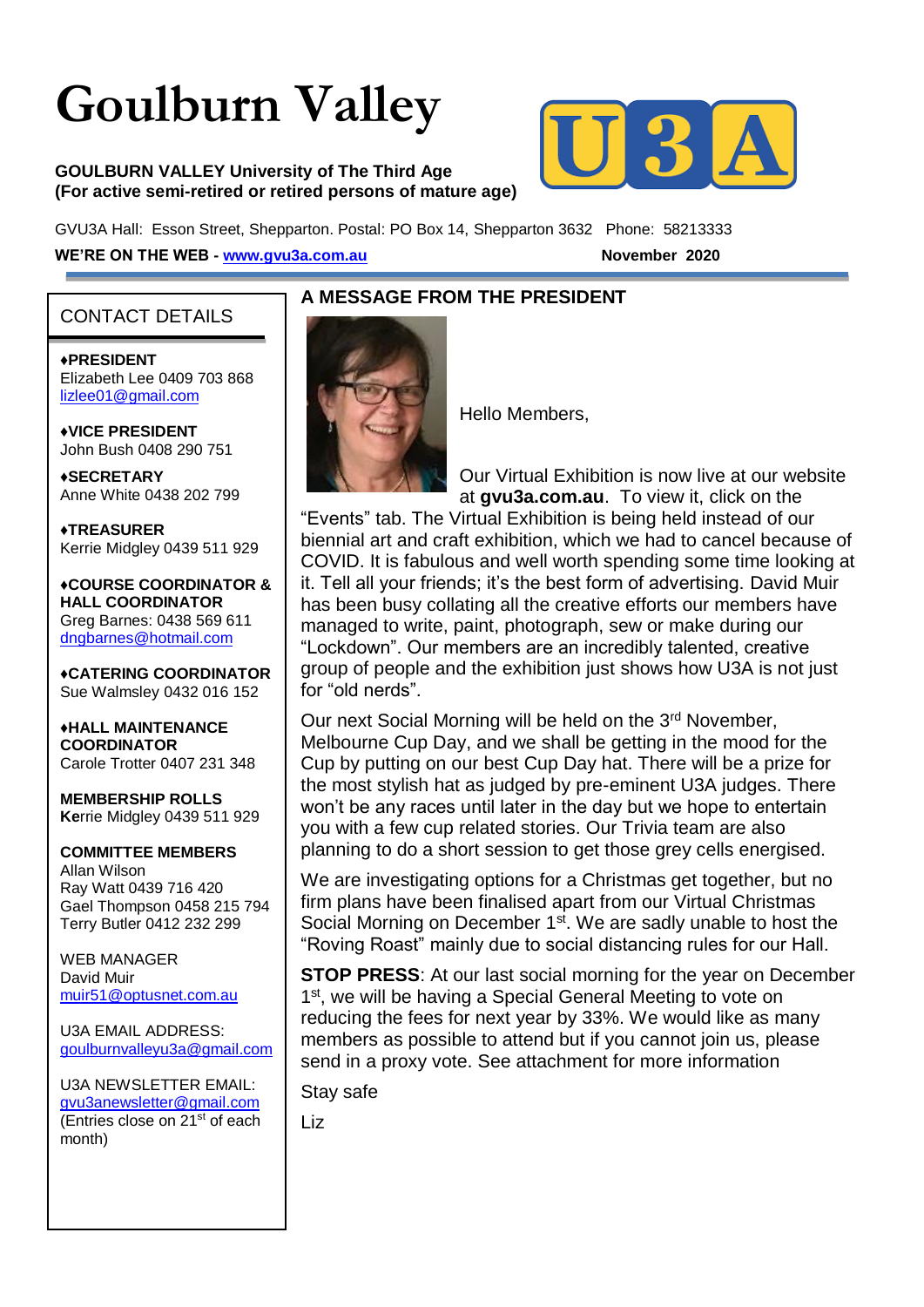

# **Join Zoom Meeting https://us02web.zoom.us/j/89334693569 Meeting ID: 893 3469 3569**

# **VIRTUAL ART & CRAFT EXHIBITION**

The art and craft show is now on line at our website **gvu3a.com.au**. It is divided in the categories Painting/Drawing, Craft, Photography and Poem/Short Story. Our members have not been idle during the lockdown. Go and have a look. There is some fine work on display.

It can be found by going to our website (gvu3a.com.au). Click on the Events tab at the top. Then there re is a link to the Exhibition page. This page has arrows to take everyone to the different categories. Click on the first photo to see enlarged images and information. Arrows on either side of the photos will move you through the exhibits.

Use the buttons to return to the top of the page or to go back to the Exhibition page to view the next category. If you like a particular item, you can click on the Heart button to register your appreciation.

There is still space for further entries. Please send photos of work completed during the COVID period to me at [muir51@optusnet.com.au](mailto:muir51@optusnet.com.au) Any questions, please contact me.

David Muir 0414881369

## **COMMUNICATING WITH COMPUTERS**

I have been able to assist those people who have contacted me with computer problems - some by phone, some by computer and some via home visits. If there's something you need to do that is computer related, please don't hesitate to contact me.

David Muir 0414881369

*[Have you heard the one about the runaway horse? It's a terrible tale of WHOA!]*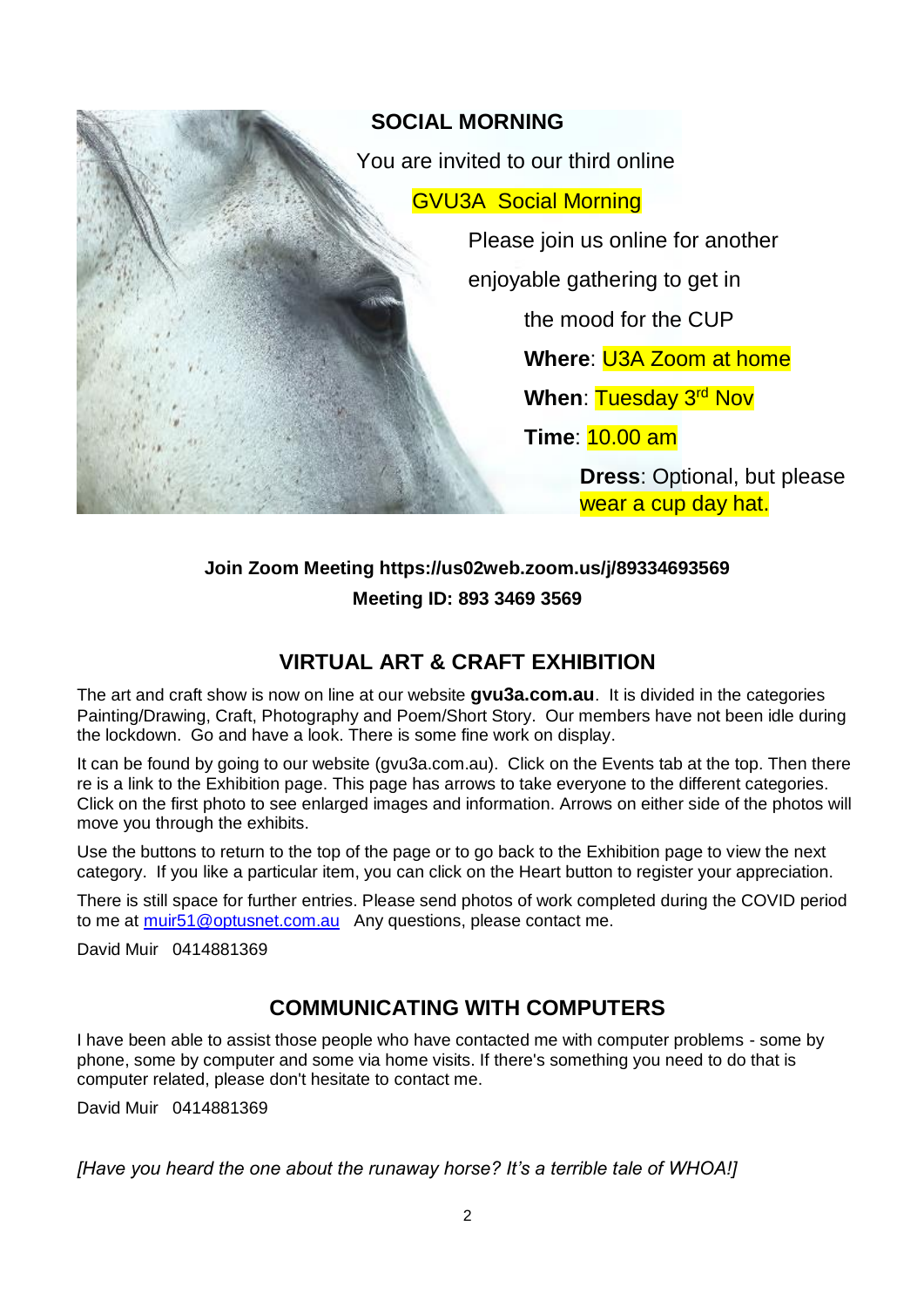#### **WRITING4PLEASURE**

The next WRITING4PLEASURE meeting is on 19th NOVEMBER. This will be our end of year breakup meeting. When details have been finalized, Writing Group members will be notified by e-mail, of the format for this meeting. Our ZOOM meetings during this unusual year have progressed well and kept the majority of our group together. (Well done Writing Group). We have no meeting in December, but will meet again in January 2021.

Our November topics below, have been provided by Pam. Thanks Pam.

- 1. A MR. BEAN MOMENT
- 2. WHERE TO FROM HERE

(Create a sentence to show the difference between Alternate and Alternative).

QUOTE FOR THE MONTH: "WORDS ARE OF COURSE, THE MOST POWERFUL DRUG USED BY MANKIND".RUDYARD KIPLING.

Contact: Lyn Austin. (Phone: 0468 312 602)



*[A jockey is walking down the road leading a racehorse when he bumps into a friend. "What are you planning to do with that nag?" the man asks. "Race it," replies the jockey, surprised. "Well, by the look of it," the man says, "You'll win!"]*

## **WALK AND TALK**

Our walk and Talk on the 11/11/20 will be a walk from Kids Town to the Mooroopna War Memorial and return. Meet at the car park Kids Town at 9.00am bring morning tea which I will transport to Mooroopna for you then meeting the group along the walking track please note that this walk will be run under the Covid - 19 regulations at the time of this event.

Nine walkers met at the U3A Carpark at 9.30 with Covid - 19 regulations in place for a walk around Cussen Park Tatura meeting at the park for morning tea before our walk. The walk was about 2.5 km through wetlands past board walks and bird hides, bushland and open spaces of about 33 ha. We had a number of stops for bird watching our last stop was at raised lookout with a small lake and a view of the park ending the walk at the Carpark before heading home

David Taylor mobile 0412 802 427

## **BOOK GROUP NUMBER ONE**

Our group will meet at the hall on October 29th at 10-30am to exchange books and hopefully have a discussion in the back garden. If it is raining it may just be a quick exchange of books under the covered entry area. The list of books with a selection of titles for 2021 is being passed around among members at the moment so we can make choices and submit them to the library shortly. Please ring Gail on 5821 1315 or 0400 531 856 if you have any queries.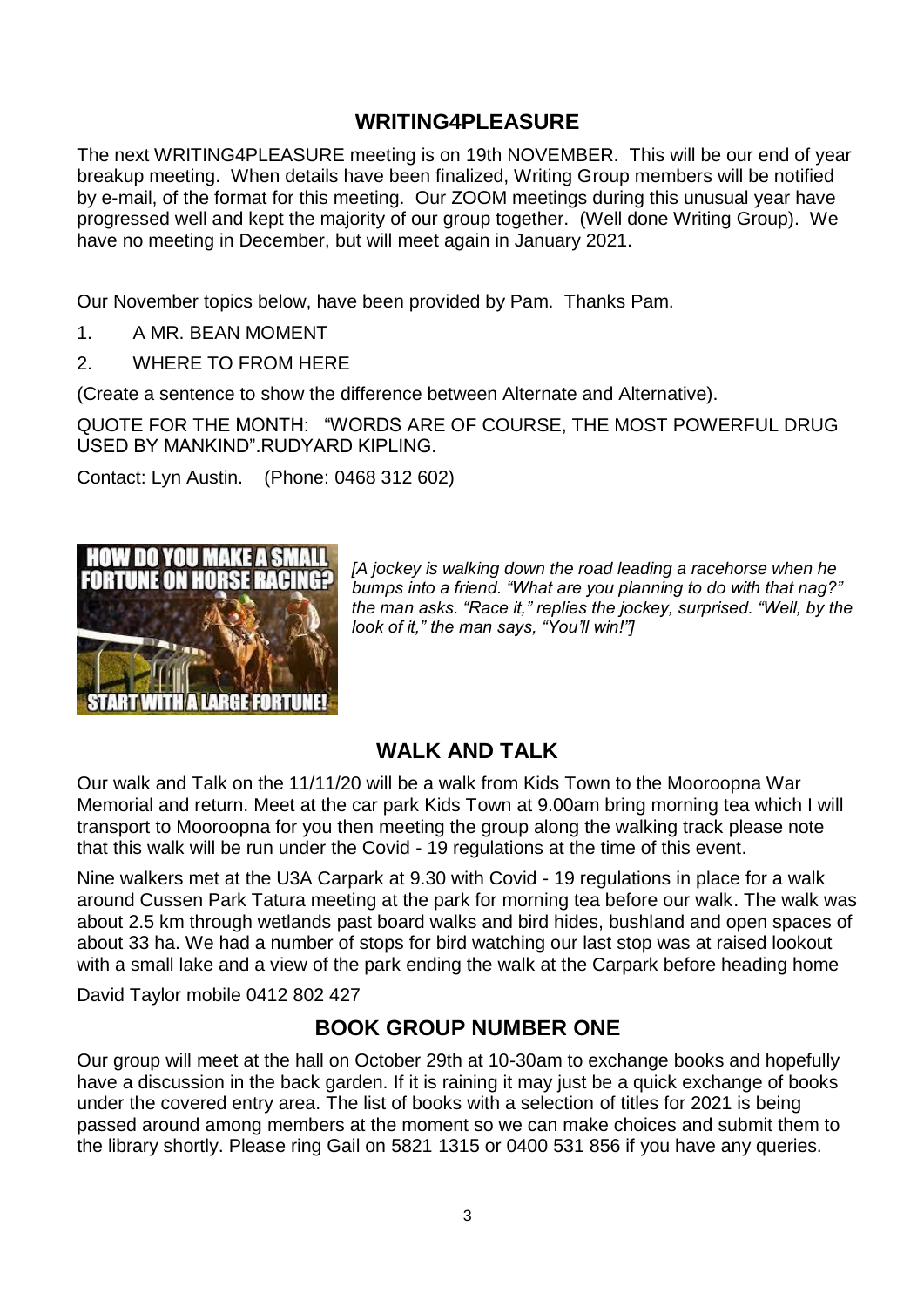## **LUNCH GROUP**

"It is time to try gathering again for lunch," said Gail with her fingers crossed. I have made a booking for a group of 10 people to meet at The Peppermill for lunch at 12 noon on Monday November 2nd, then the 9th, then the 16th, then the 23rd and finally the 30th. Our booking is for an inside table. The venue is large enough for groups to be spread out. People will need to have some form of ID with an address to be checked by the staff. The table is booked under the name of U3A. I will need to know numbers by the Friday before we gather so the venue can plan for our group. Please ring Gail on 58211315 and leave a message if she has escaped for a while and can't speak to you personally. Alternatively you can ring 0400 531 856 if that suits you better. It is important we support our local venues so they know exact numbers. I don't want to book for 10 and only have 5 people turn up. If our November bookings are successful we will begin rotating to other venues around town in the coming months.

## **BIRD WATCHING**

The November 18th outing the last for 2020 will be at Lower Goulburn National Park Reedy Swamp Shepparton. Please meet at the second car park off Reedy Swamp Road by 9am.

Please contact Don Roberts 5825 2404 M 0448 889 224 or Marg Clarke 0429 350 875





Sacred Kingfishers, Rainbow Bee-eaters (shown above) and Dollar birds have all arrived in the Shepparton area recently from the north for nesting.

## **HISTORICAL STUDIES**

The History group will meet on Monday November 9 at 10am most likely by zoom. John Dainton will outline the role of James Henry Dainton in developing the Goulburn Valley.

If you would like a zoom invitation contact John Dainton 5821 3881 or mob. 0417 549 502 or [johndainton@bigpond.net.au](mailto:johndainton@bigpond.net.au)

#### **Answers for October Brain Teasers**

1. Half hearted, 2 Split personality, 3 Too funny for words, 4. For Instance, 5 Back to square one, 6 Top secret, 7 A cut above the rest, 8 The wrong end of the stick, 9 Side show, 10 Tickled pink, 11 Small talk, 12 Painless operation, 13 Get up and go, 14 Two left feet, 15 Downright stupid, 16 To err on the right side, 17 Middle C, 18 Shrinking violet.